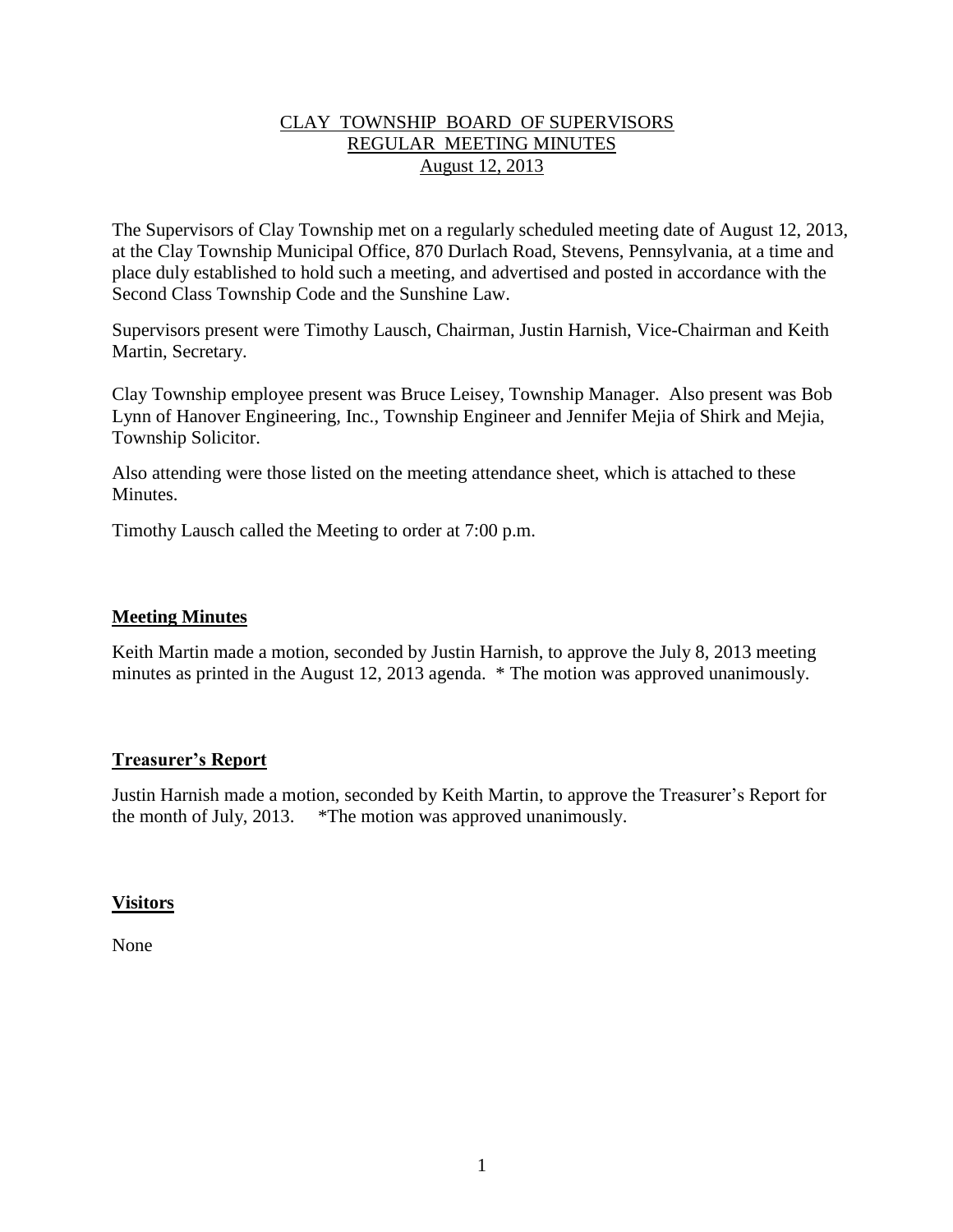# **Engineer's Report**

1. Bethany Gardens III – SubDiv/Land Development Plan

Ted Cromleigh, Diehm and Sons Representative of the Developer, review the plan with the Board of Supervisors. The plan includes 2 buildings (12 townhouse unit's total).

Justin Harnish made a motion, seconded by Keith Martin to approve the following waivers/modifications. \* The motion was unanimously approved.

# Section 303.A – Preliminary Plan Application

The applicant is requesting a waiver of the requirement to provide a preliminary plan application. The justification provided is that the applicant feels the project is straight forward and believes there is no benefit to the Township by requiring the developer to process a separate Preliminary Plan application. The applicant further states that they believe that one (1) review process by the Township will be sufficient to ensure the plan complies with the Township Ordinances.

# Section  $402.A.6$  – Profiles shall be at  $1" = 50'$  scale

The applicant is requesting a modification of the requirement to provide plan profiles at a scale of 1"=50'. The justification provided is that the plan view is drawn at a scale of 1"=30'. The applicant indicates that the profiles have been drawn to match the plan and provide a horizontal scale of 1"=30'. The applicant feels that this permits the profiles to be larger and provide greater clarity in addition to matching the plan view scale.

### Section 402.C.3 – Significant features within 200 feet of the subject tract must be shown on the plan

The applicant is requesting a modification of the requirement to provide significant features within 200 feet of the subject tract. The modification is being requested because Lot 79 is part of the application, and therefore, technically, the area within 200 feet of that lot must be shown as well. The justification provided is that there is no disturbance proposed on Lot 79 other than utility and stormwater facilities at the north end of the lot, the applicant is requesting that they do not have to provide all features within 200 feet of Lot 79 where no work is being proposed.

Section 602.M.3 – Intersections with collector streets shall not be located closer than 400 feet The applicant is requesting a modification of the requirement that intersections with collector streets shall be separated by a minimum 400 feet. The applicant indicates that the access drive has been centered within the development. The justification provided is that there is approximately 713 feet between the intersection of meadow Drive and Bethlehem Lane, making it impossible to provide an access to the project that would be in compliance with the Ordinance. The proposed layout provides approximately 317 feet between Bethlehem Lane and the access drive and 396 feet between the access drive and Meadow Drive. The applicant further notes that Clay School Road is not a high speed roadway.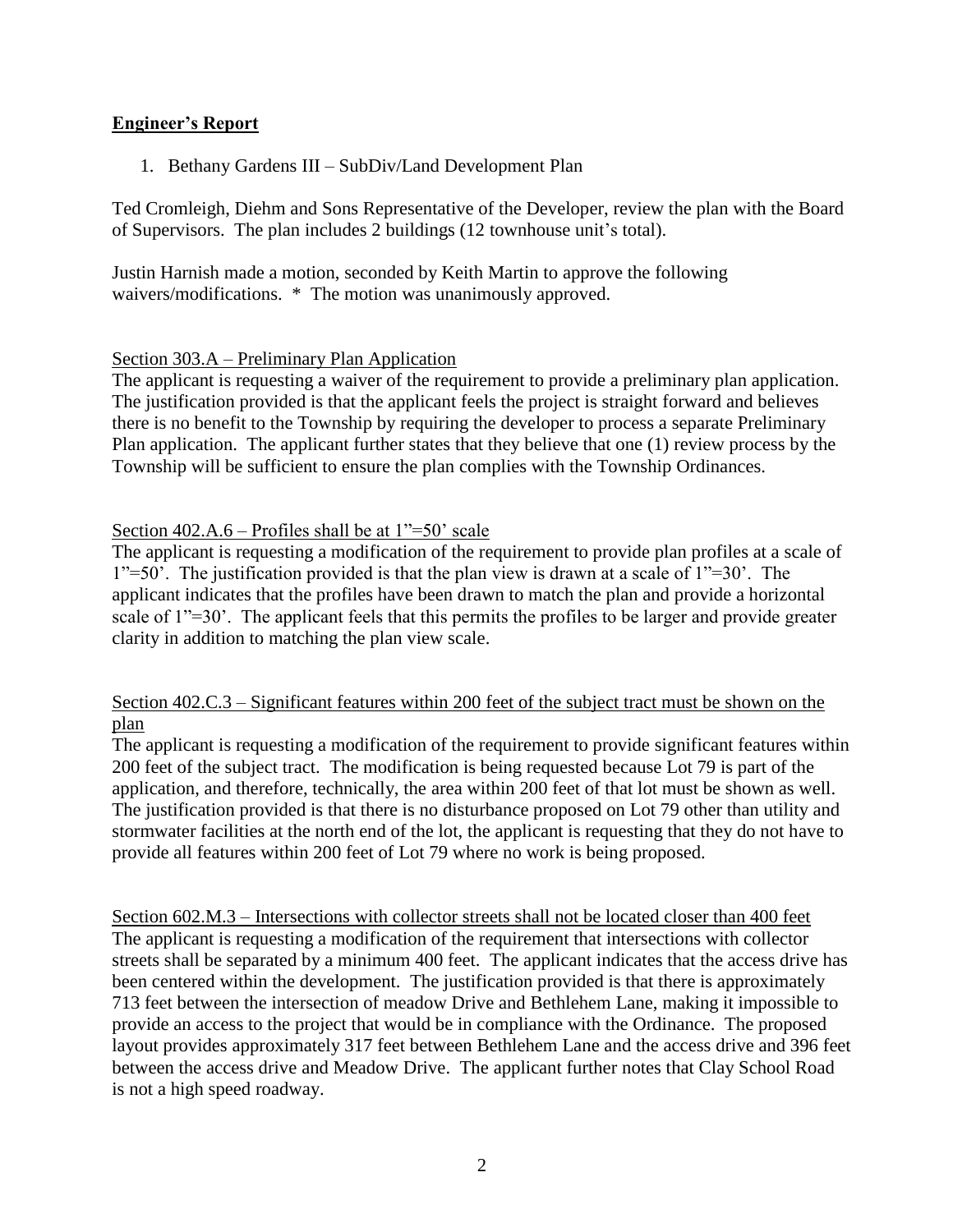Section 602.M.6 – Intersections with collector streets shall have a 55 foot radius

The applicant is requesting a modification of the requirement to provide 55 foot radii at intersections with collector streets. The proposed access drive provides a 25 foot radius. The justification provided for the modification is that the access drive will not have truck traffic and the shallow depth of the property makes it difficult to provide a 55 foot radius. The applicant feels that the use of the local road radii of 25 feet is an acceptable alternative.

# Section 602.N.1 – Clear sight triangles shall be measured 100 feet along the centerline in all directions from the intersection of centerlines

The applicant is requesting a modification of the requirement to provide a 100 foot clear sight triangle at the intersection of the development and Clay School Road. The applicant is proposing to provide a clear sight triangle measured 100 feet along Clay School Road and 70 feet along the access drive. The justification for the request is that if the 100 foot clear sight triangle is measured at the access, approximately four (4) parking spaces would be eliminated, as well as two (2) street trees. The 70 foot clear sight triangle allows additional parking spaces to be provided for visitors.

# Section 603.A.1.c – 15 foot side buffer planting area required where parking areas are adjacent to residential properties

The applicant is requesting a modification of the requirement to provide a 15 foot wide buffer planting area where parking areas are adjacent to residential properties. The current plan layout proposes a 10 foot wide planting area between the parking lot and side lot lines. The justification provided is that if the 15 foot buffer planting is required, two (2) parking spaces would likely have to be eliminated (one on each end) in order to shift the parking away from the property lines. The applicant states that the proposed parking is less than 20 spaces and is for residential use. The applicant also feels that the 10 foot wide buffer planting area is sufficient to protect the neighbors from any impacts of the parking lot.

Section 604.D.3 – Depth of lots shall not be greater than three (3) times their width The applicant is requesting a modification of the requirement that the depth of the lot shall not be greater than three (3) times their width. The justification for the modification request is that in order to meet the minimum lot area established by the Zoning Ordinance of 3,000 square feet, the lots need to be 150 feet deep when the width of the lots is 20 feet.

# Section 609.E.4.b and Section 609.E.4.c – Parking lot interior landscape area and shade trees interior to the parking lot

The applicant is requesting a modification of the requirement to provide parking lot interior landscape area and shade trees interior to the parking lot. The justification provided is that there is insufficient space interior to the parking lot to place interior landscape area and shade trees due to the presence of utilities, stormwater facilities, easements, and the clear sight triangle. The parking lot has 22 spaces; therefore, five (5) shade trees are required. The applicant has indicated that the required trees have been provided around the parking lot and the road.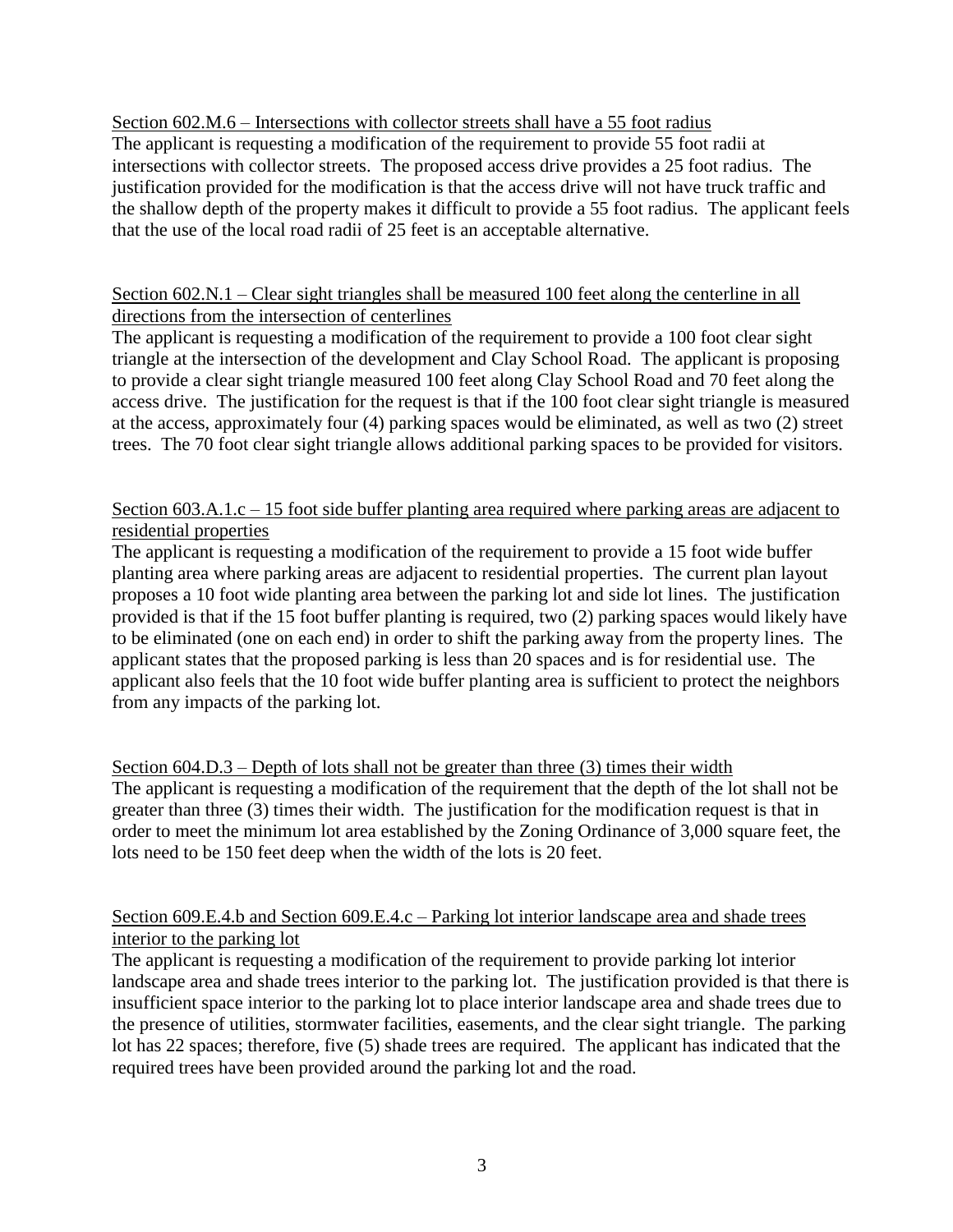#### Stormwater Management

## Section 303.A.3 – Minimum pipe size of 15 inch diameter

The applicant is requesting a modification of the requirement to provide the stormwater pipes with a minimum pipe diameter of 15 inches. The applicant indicates that the proposed storm sewer pipes into and out of the storm tank system are 10 inches in diameter. The justification provided is that the maximum pipe opening that can be cut into the side of the Storm Tank system is 14 inches, which results in a 10 inch pipe being the largest allowable pipe diameter to be accommodated after the pipe thickness and outside diameter are factored in. The applicant further notes that the stormwater report shows that the 10 inch pipe has adequate capacity to convey the flows from the site. The pipes from Inlet 4 to Inlet 1 and Inlet 1 to the existing endwall are proposed to have 15 inch diameters.

### Stormwater Management

### Section  $303.1$ .g – 24 hour dewatering time for a stormwater basin

The applicant is requesting a modification of the requirement to dewater the subsurface detention basin within 24 hours. The applicant is proposing a dewatering time of 24.8 hours. The justification provided is that the outlet structure has been provided with an orifice with a 1-3/4 inch diameter to dewater the facility. The subsurface facility is a combination of a water quality and stormwater detention facility. The applicant feels that the slightly higher dewatering time permits the need for only one (1) orifice to dewater the entire facility.

#### Stormwater Management

Signification features within 200 feet of the subject tract must be shown on the plan The applicant is requesting a modification of the requirement to provide significant features within 200 feet of the subject tract. The modification is being requested because Lot 79 is part of the application, and therefore, technically, the area within 200 feet of that lot must be shown as well. The justification provided is that since there is no disturbance proposed on Lot 79 other than utility and stormwater facilities at the north end of the lot, the applicant is requesting that they do not have to provide all features within 200 feet of Lot 79 where no work is being proposed.

There was a discussion on the Board of Supervisors position to allow installment payments on the rec fees in lieu of total payment before the plan is recorded. The Board of Supervisors requested the Developer to send a written request and they will review the request.

Justin Harnish made a motion, seconded by Keith Martin to grant conditional approval contingent on compliance with the Hanover Engineering letter dated 8/9/13 including improvement guarantees of \$148,445.22; Solicitor's approval of all documents submitted by Developer on August 8, 2013; Applicant's payment of recreation fees in the amount of \$30,600.00, pursuant to Township Ordinance or as otherwise agreed by the Board of Supervisors following applicant's written request; stormwater fees; and applicant will pay the cost of purchase and installation of "no parking" signs on Clay School Road, pursuant to recommendation of the Township Engineer. \* The motion was unanimously approved.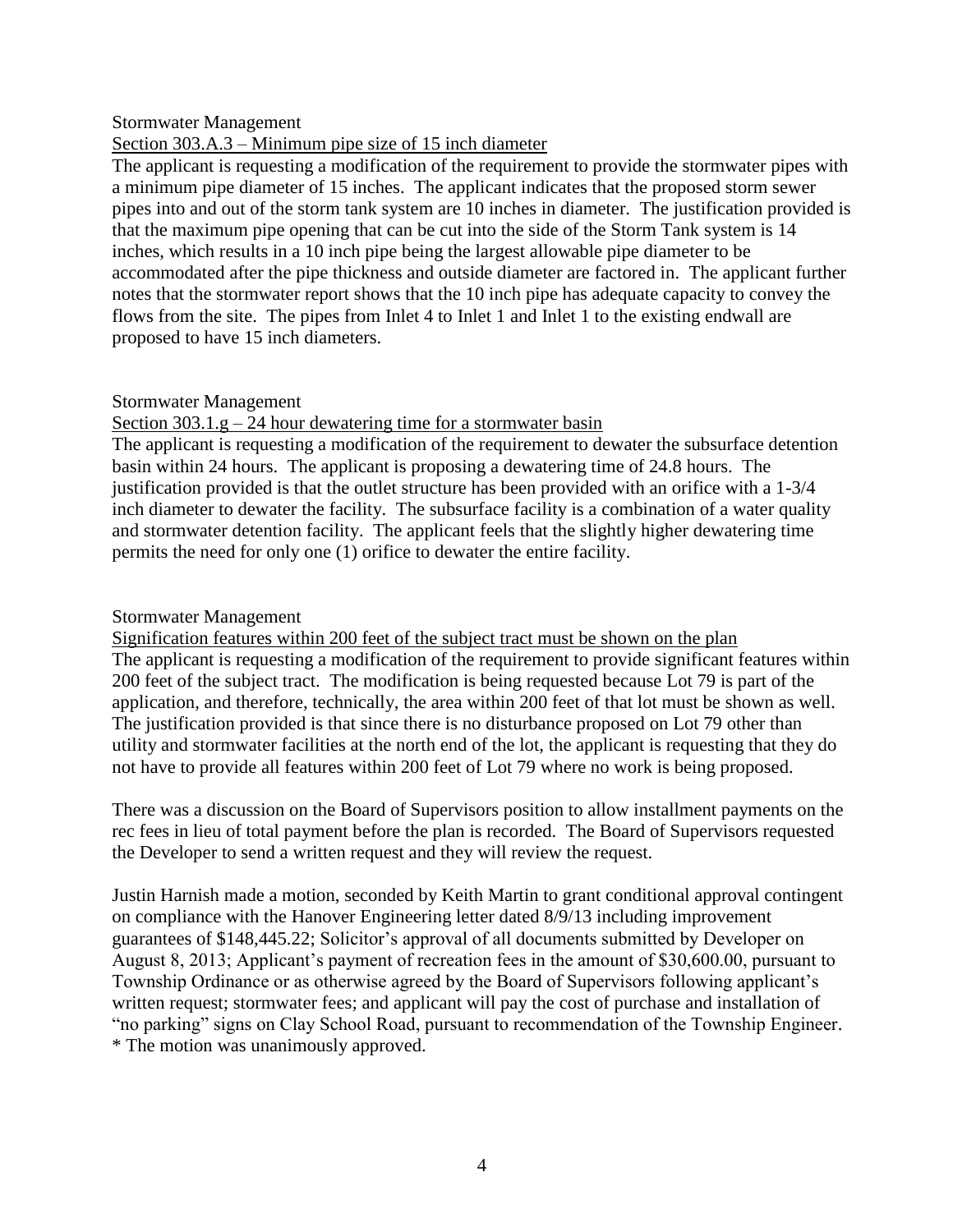2. Allen Ray Nolt – Waiver of Land Development

Ted Cromleigh, Diehm and Sons Representative of the Developer and Kevin Martin son of the owner, reviewed the request.

The Board of Supervisors had concern regarding legal access off of 322 to the property.

Jennifer Mejia will draw up a disclosure statement notifying future property owners as to the possible limited rights of access through the private alley and from 322, as well as the need for a Land Development Plan or renewed waiver, should there be a change in use. This document will be recorded in the Lancaster Country Recorder of Deeds Office.

Justin Harnish made a motion, seconded by Keith Martin to approve the waiver of land development with the addition of the private alley disclosure statement based on sketch plan dated 7/17/13. \* The motion was approved unanimously.

3. Girl Scout Road Culvert Permit Update

Bob Lynn, Hanover Engineering informed the Board of Supervisors that he has discovered that water is flowing under the pipe not through the pipe as originally thought.

The Board of Supervisors authorized the Township staff fill under the pipe to direct the water into the pipe. This will be completed during the installation of the catch basis after the permit is received.

4. Zimmerman Stormwater Exemption

The Durlach Mt Airy Fire Company is looking to install a stone drive to access Middle creek to draft water on Mr. Zimmerman's property located at 1655 Clay Road.

Justin Harnish made a motion, seconded by Keith Martin to approve the stormwater plan exemption contingent on the installation being completed as indicated on the submitted drawing. \* The motion was unanimously approved.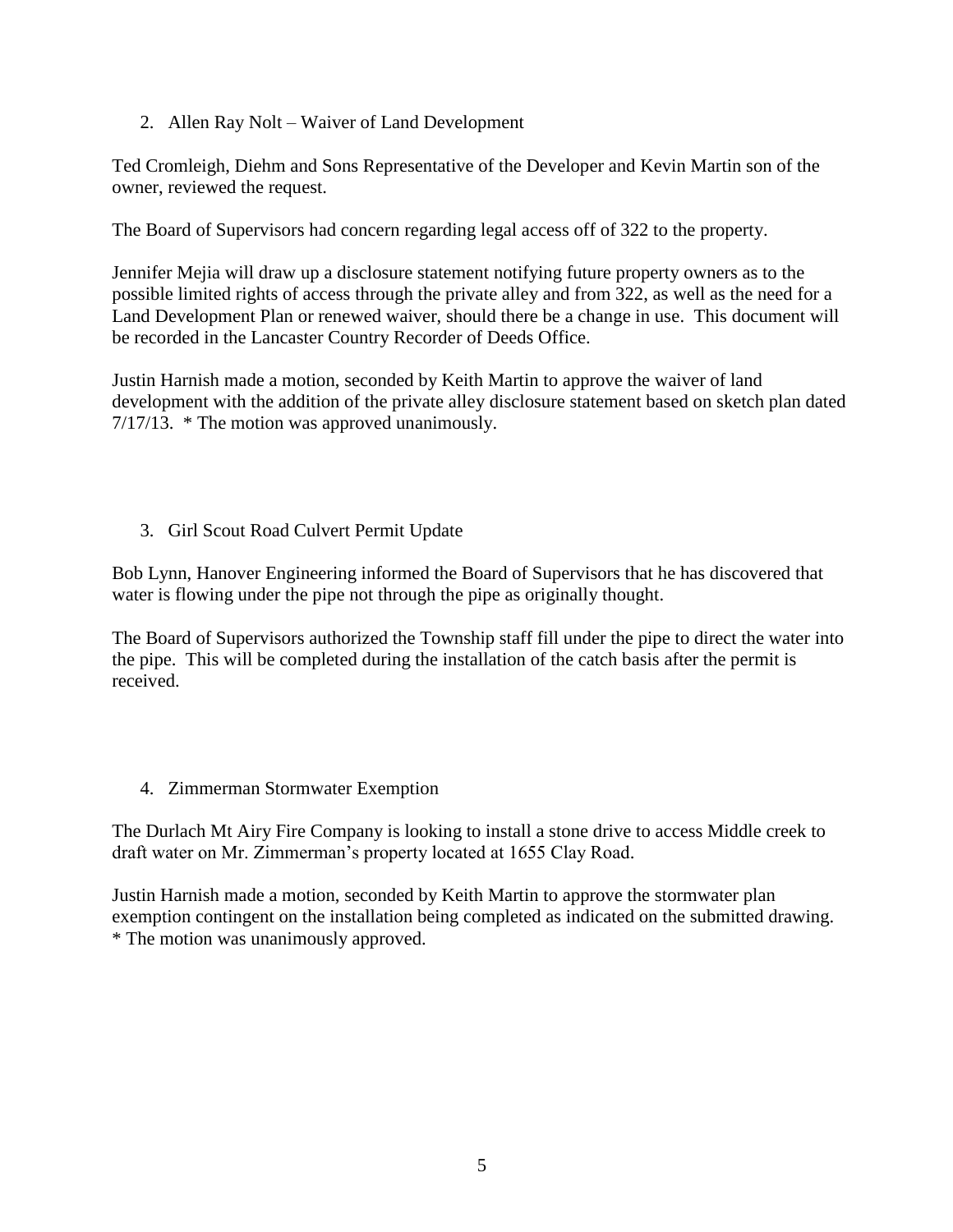5. Hometowne Square Conditional Approval Resolution

Keith Martin made a motion, seconded by Justin Harnish to execute Resolution 072213 Revised final Plane Phase 1 and Final Plan Phase 2 Conditional Approval. \* The motion was unanimously approved.

6. Mountain Spring Road Bridge Permit Update

Bob Lynn, Township Engineer, informed the Board of Supervisors that the permit is due this week.

The Board of Supervisors authorized Bruce Leisey to schedule a meeting with Earl Stauffer, Bob Lynn and Tim Lausch to review the repair and gravel bar removal process. The Township staff will complete the work.

# **Old Business**

1. Wildflower Pond

Bruce Leisey reported that the repair at Kimmett/Echternacht properties has been completed.

Joe Conigliaro sent a letter requesting the Township coordinate a meeting with himself and Mr. Busko to expedite a solution to the Home Owners Association maintenance issues.

Keith Martin made a motion, seconded by Justin Harnish to authorize Bruce Leisey to send a letter requesting a meeting with all parties.

No other decisions were made at this time.

2. Charity Gardens Pipe Inspection

Bruce Leisey reviewed the USG payment request with the Board of Supervisors.

Keith Martin made a motion, seconded by Justin Harnish to approve the payment request in the amount of \$3,740.44. \* The motion was unanimously approved.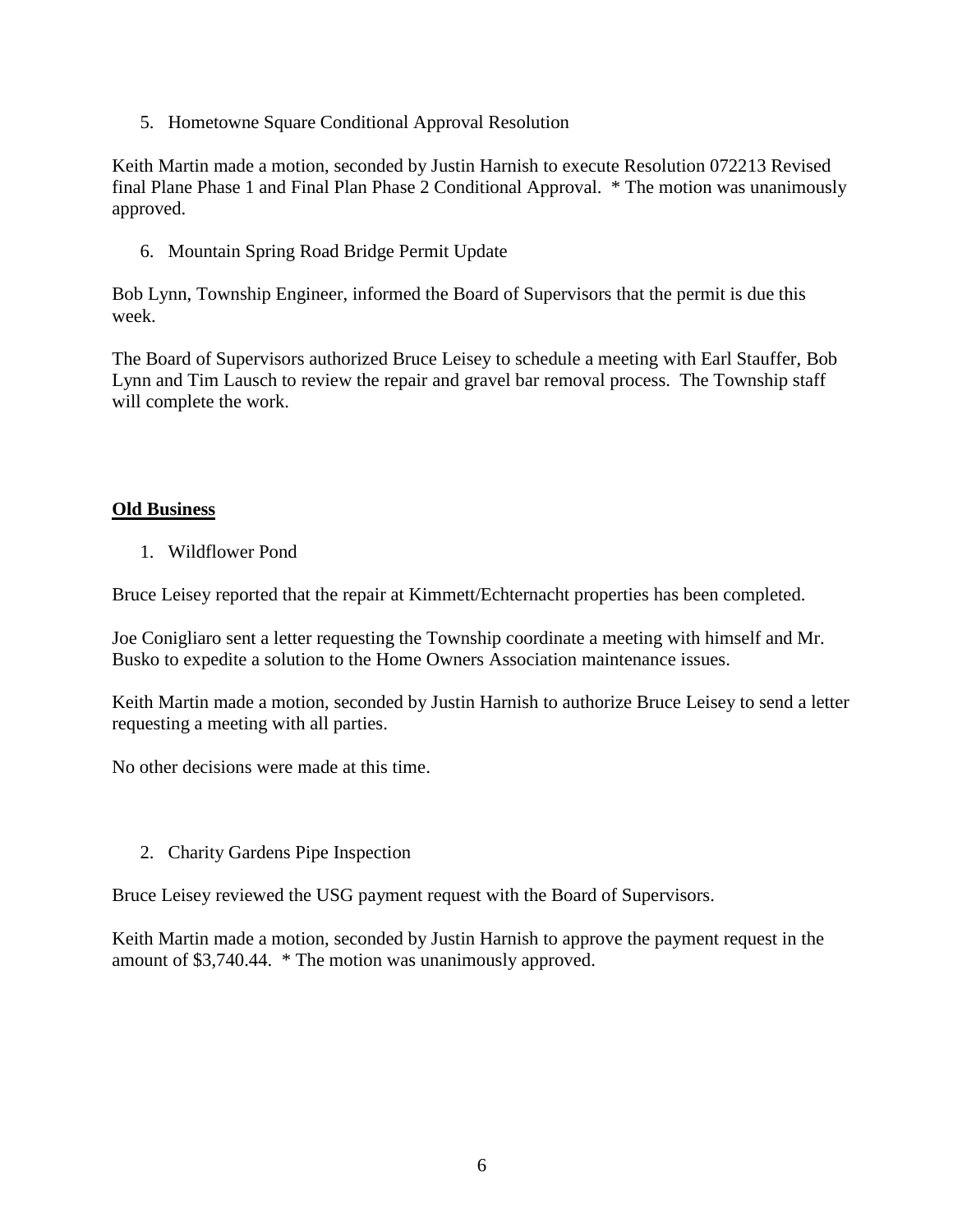# **New Business**

1. Approve 2012 Police and Non Uniform Pension Financial Statements

Justin Harnish made a motion, seconded by Keith Martin to accept and approve the 2012 Police and Non Uniform Pension Financial Statements. \* The motion was unanimously approved.

2. Stormwater Management Ordinance Update

Bob Lynn, Township Engineer modified the draft ordinance to include 1,000 sf cumulative exemption, small projects process on an additional impervious up to 2,000 sf and process for impervious coverage of  $2,000 - 5,000$  sf.

3. Affirm Change of Polling District Boundaries

After review, Justin Harnish made a motion, seconded by Keith Martin to authorize the Township Manager to send a letter of affirmation to the Lancaster County Board of Elections confirming the change in polling district boundaries. \* The motion was unanimously approved.

4. Traffic Signage Concerns 410 W Burkholder Drive

The Board of Supervisors reviewed the correspondence from Kevin Martin regarding concerns with the lack of signage at the turn at his residence located at 410 W Burkholder Drive.

Justin Harnish made a motion, seconded by Keith Martin to install two road curve signs, one in each direction. \* The motion was unanimously approved.

5. Rock Road Bridge Guiderail

Bob Lynn, Township Engineer informed the Board of Supervisors that it will cost \$2,500 to repair the guiderail on Rock Road Bridge. The repair will consist of an additional four (4) support rails to be attached to the bridge deck and guiderail. This repair is in response to concerns from the latest bridge inspections.

Keith Martin made a motion, seconded by Justin Harnish to approve the repair. \* The motion was unanimously approved.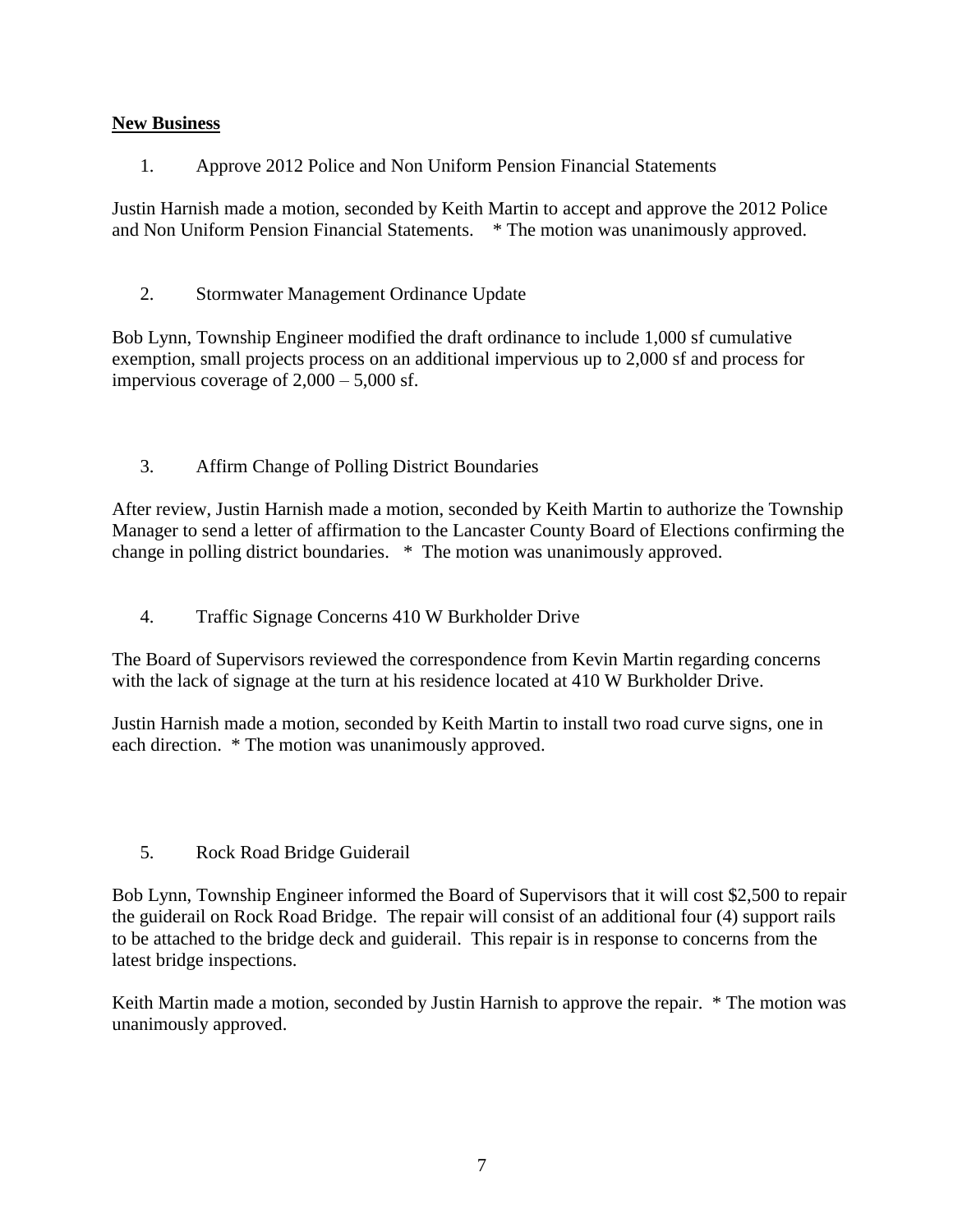#### **Executive Session**

Keith Martin made a motion, seconded by Justin Harnish to enter into executive session at 9:00 PM to discuss potential litigation. \* The motion was unanimously approved.

Keith Martin made a motion, seconded by Justin Harnish to exit executive session at 9:25 PM. \* The motion was unanimously approved.

No action was taken following Executive Session.

#### **Bills to be Paid**

General Fund

Keith Martin made a motion, seconded by Justin Harnish, to approve the General Fund bills totaling \$40,747.28 for the month of July. \* The motion was approved unanimously.

#### Rec Fund

Keith Martin made a motion, seconded by Justin Harnish, to approve the Recreation Fund bills totaling  $$2,252.60$  for the month of July.  $*$  The motion was approved unanimously.

#### Sewer Fund

Keith Martin made a motion, seconded by Justin Harnish, to approve the Sewer Fund bills totaling \$2,958.20 for the month of July. \* The motion was approved unanimously.

#### Liquid Fuel

Keith Martin made a motion, seconded by Justin Harnish, to approve the Liquid Fuel Fund bills totaling \$8,504.28 for the month of July. \* The motion was approved unanimously.

### **Reports for the Month**

- 1. Chief of Police / Police Department
- 2. Fire Companies / Ambulance
- 3. DMR
- 4. Planning Commission Minutes
- 5. Engineer's Report